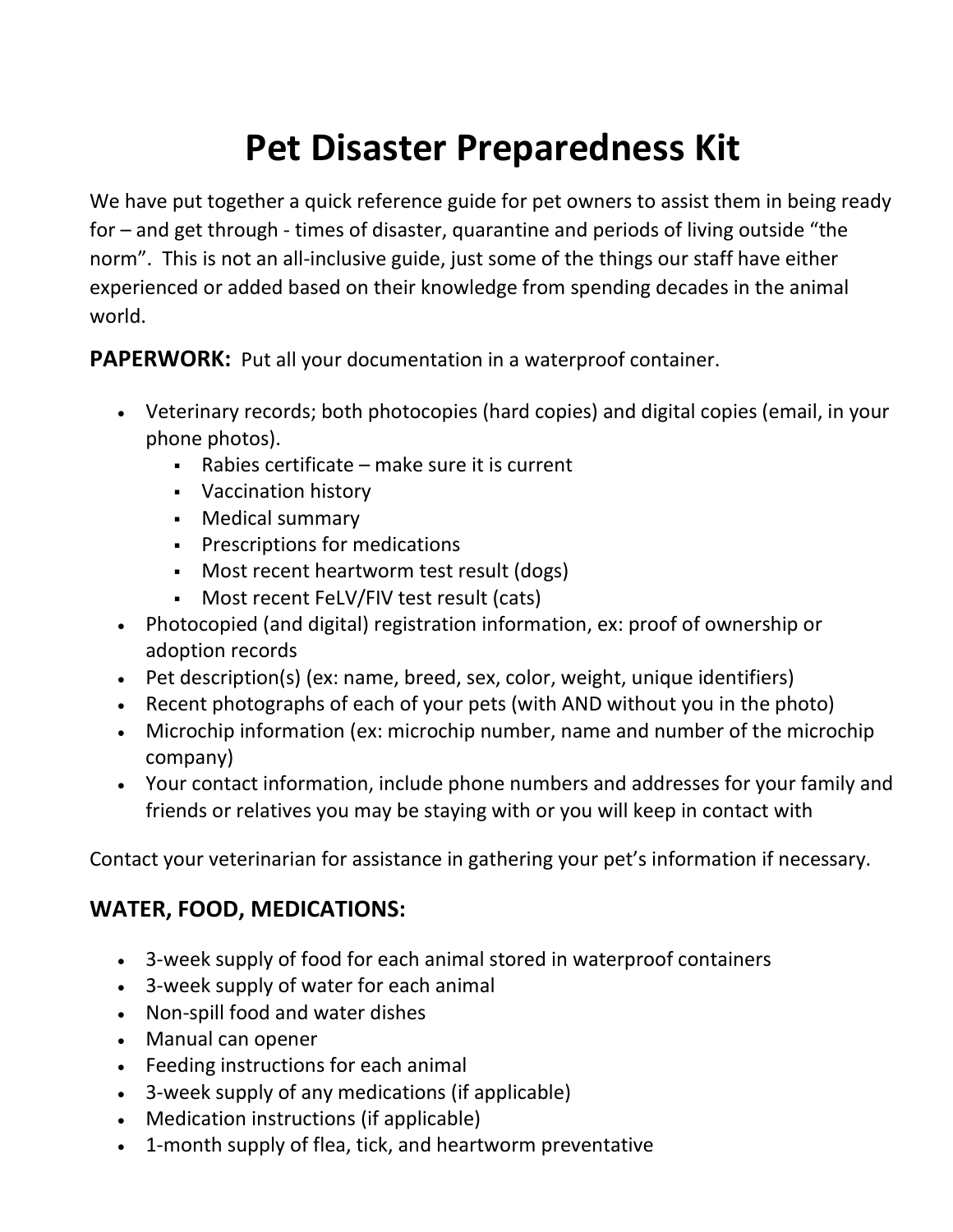There are plenty of foods out there that our pets should not eat, so make sure you have items your pets are familiar with and their system is used to so you do not have to think about dealing with a pet that is not feeling right due to different foods during an event.

#### **OTHER SUPPLIES:**

- Leash, collar with ID, harness and an extra leash, collar, harness
- Litter and litterbox
- Toys and treats
- Appropriate-sized pet carrier that will provide secure containment- (crate, kennel, evacsak) for each animal
- with bedding, blanket, or towel
- Pet first aid book and first aid kit
- Cleaning supplies for accidents (paper towels, plastic bags, disinfectant)

## **List of foods Dogs cannot eat:**

- Chocolate and Candy
- Fruits and Vegetables
- Alcoholic Beverages
- Yeast and Mold
- Raw dough
- Raw meats
- Mushrooms
- Macadamia Nuts
- Dairy Products

## **List of foods Cats cannot eat:**

- Chocolate and Candy
- Fruits and Vegetables
- Alcoholic Beverages
- Yeast and Mold
- Mushrooms
- Macadamia Nuts
- Dairy Products
- Raw meats
- Raw dough
- Raw liver
- Raw eggs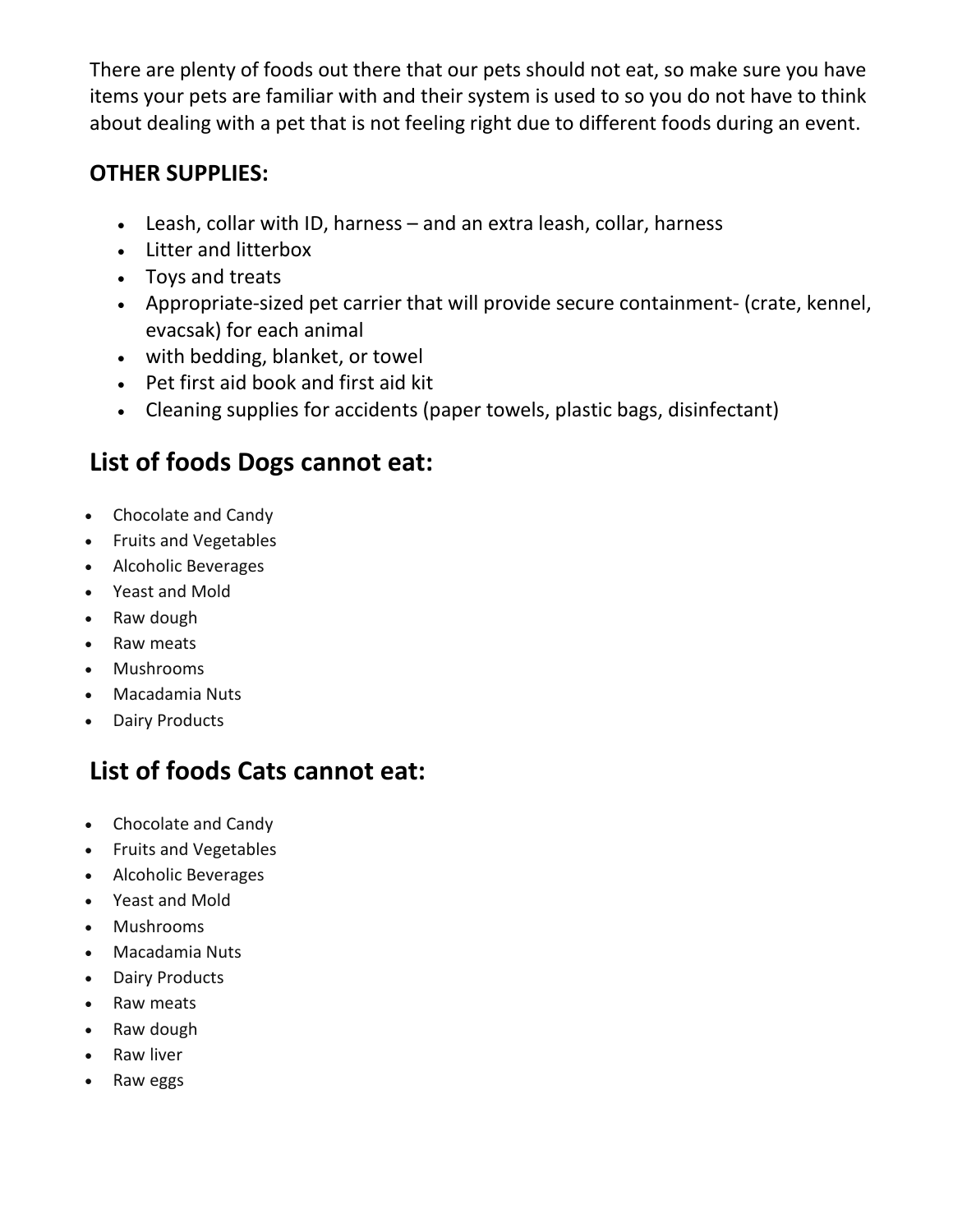### **WHILE YOU AND YOUR PET ARE TOGETHER:**

During a stay at home restriction (self-isolation, quarantine order), you can take advantage of the opportunity to strengthen your bond with your pet. If your dog is one that stays home while you are at work, they will be very happy you have to stay home with them – dogs are a very social species and thrive with us being around them. Cats are more independent, so take this with a grain of salt for them – and apply accordingly, as your cat will most likely let you know one way or the other! Spending some quality time with your pet can do wonders to reduce your stress during abnormal times.

Use the time you are restricted to your home to explore new things with your dog –

- Do they know which toy is which? Put names to their toys while playing with them – just keep it consistent
- Do they have a good enough nose to find hidden morsels that you have laid out to challenge them and engage their mind? Do some scent work!
- Will they play hide and seek with you?
- Can you put a name to actions they do and teach them that word? Ie; just before they stretch, say stretch, praise when they do it (you are really just capturing a behavior).
- $\bullet$  Have fun with known tricks add things to them if you can
- Teach new tricks
- Turn walks and play into training sessions work on sit stays, recalls, wait, pretty much anything you want to, but keep it fun, high energy, and short in duration
- Have indoor play time also just make it appropriate to the indoors, and grooming can be good bonding time too, just do not make it a chore for you or your dog.
- Try to do your walks on a regular schedule your dog will figure out when the walk is coming and anticipate it (which actually lessens anxiety as it is part of the routine)
- The same goes for feeding, try to stick to regular times

If you have a dog that has some separation anxiety, you will find that doing these things can help alleviate that also.